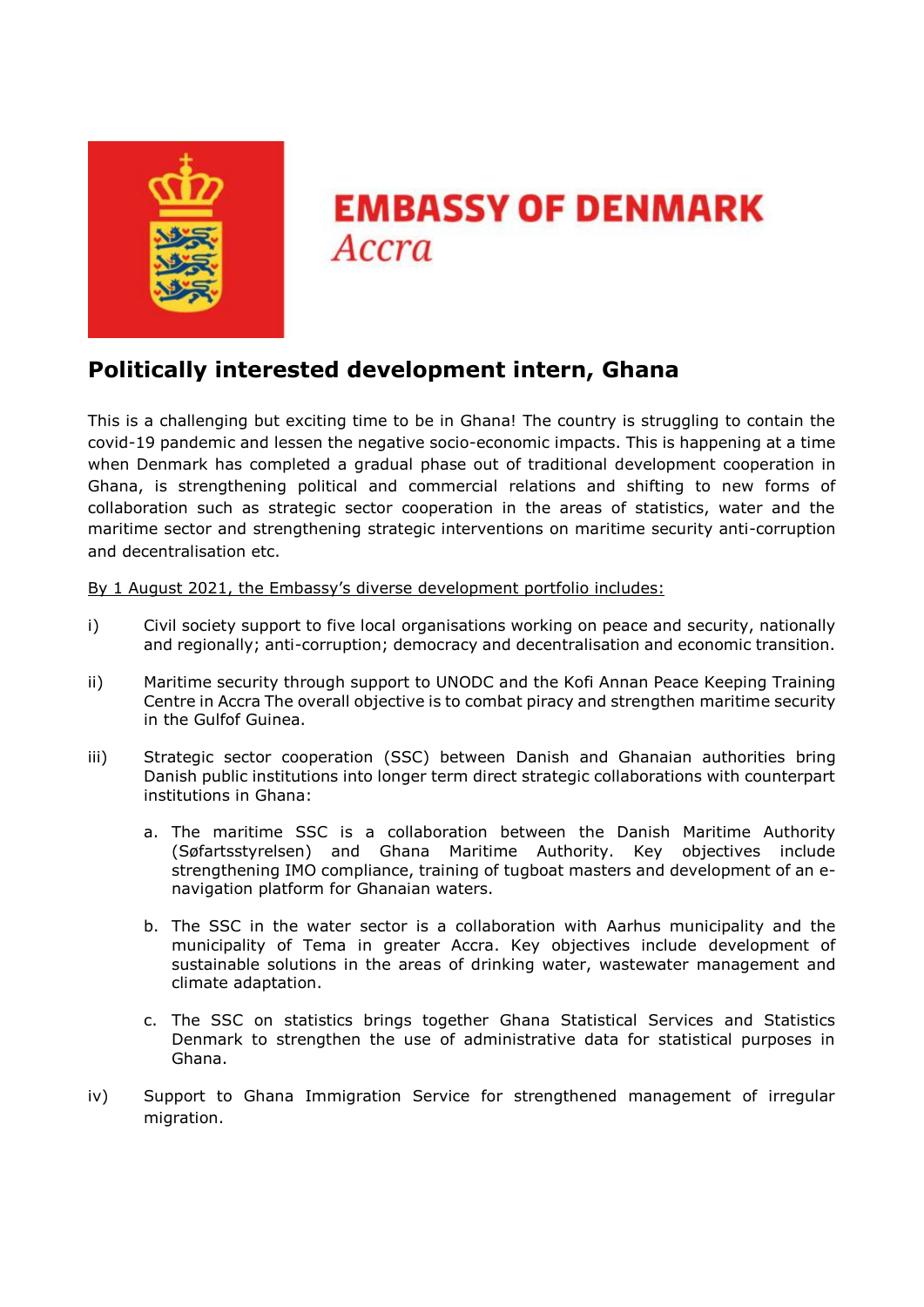Denmark also funds a number of activities in Ghana undertaken by Danish civil society organisations in close collaboration with Ghanaian counterparts, as well as extensive research cooperation. These activities are managed from Copenhagen.

As political and development intern at the Danish Embassy, Accra, you will provide supportive functions and assist in the management of a selection of the above-mentioned programmes, as well as contribute to the Embassy's ongoing political monitoring and analysis.

## **The internship in Accra will provide you with:**

- Practical involvement in the management of the Embassy's Strategic Sector Cooperation programs.
- Hands-on experience with Danida's programme management tools and procedures, incl. financial management and oversight.
- An insight into the challenges and successes of development work;
- An understanding of the political economy of a middle-income African country and an opportunity to monitor and analyse Ghanaian politics, as well as the political situation in the embassy's side accredited countries (Liberia, Guinea, Sierra Leone, Togo and the Ivory Coast)..
- An insight into diplomacy and everyday life in a lower middle-income African country;
- Dedicated colleagues ready to guide and involve you in their work;
- An opportunity that will match your capacity and challenge you on different levels;
- Influence when it comes to choosing projects that you want to work with.

### **Scope of your work**

- Assist the team in the daily work involved in overseeing the implementation of the embassy's diverse development portfolio;
- Assist in contracting of consultants, monitoring of partners, processing of narrative and financial reporting, organising and participating in visits, events and meetings;
- Monitor and analyse key political developments in Ghana and regionally
- Deliver general assistance and content in support of the Embassy's overall communication and public diplomacy efforts.
- Practical assignments include answering of day-to-day requests, updating the team calendar, taking minutes at meetings and provide input for the Embassy's website.

### **Who are you?**

To apply for an internship, it is a condition that you:

- Hold a B.Sc.;
- Are enrolled in a relevant master's programme in Denmark (e.g. political science development studies, international relations, global studies or African studies).

### Key qualifications:

**You have a keen interest in strategic development cooperation.** Development work is both interesting and complex. Having worked or volunteered in the field of development is an advantage, which will allow you to better understand the difficulties encountered during implementation of the programmes.

- **You are politically perceptive and have excellent analytical skills.** You are interested in politics, preferably in Africa, and have an analytical approach to collection and processing of information relevant for broad political monitoring of developments related to human rights, security and elections.
- **You have diplomatic skills.** You will work closely with stakeholders from different departments, embassies and civil society organisations, and as part of the Embassy, you represent Denmark abroad. It is therefore important that you have good interpersonal